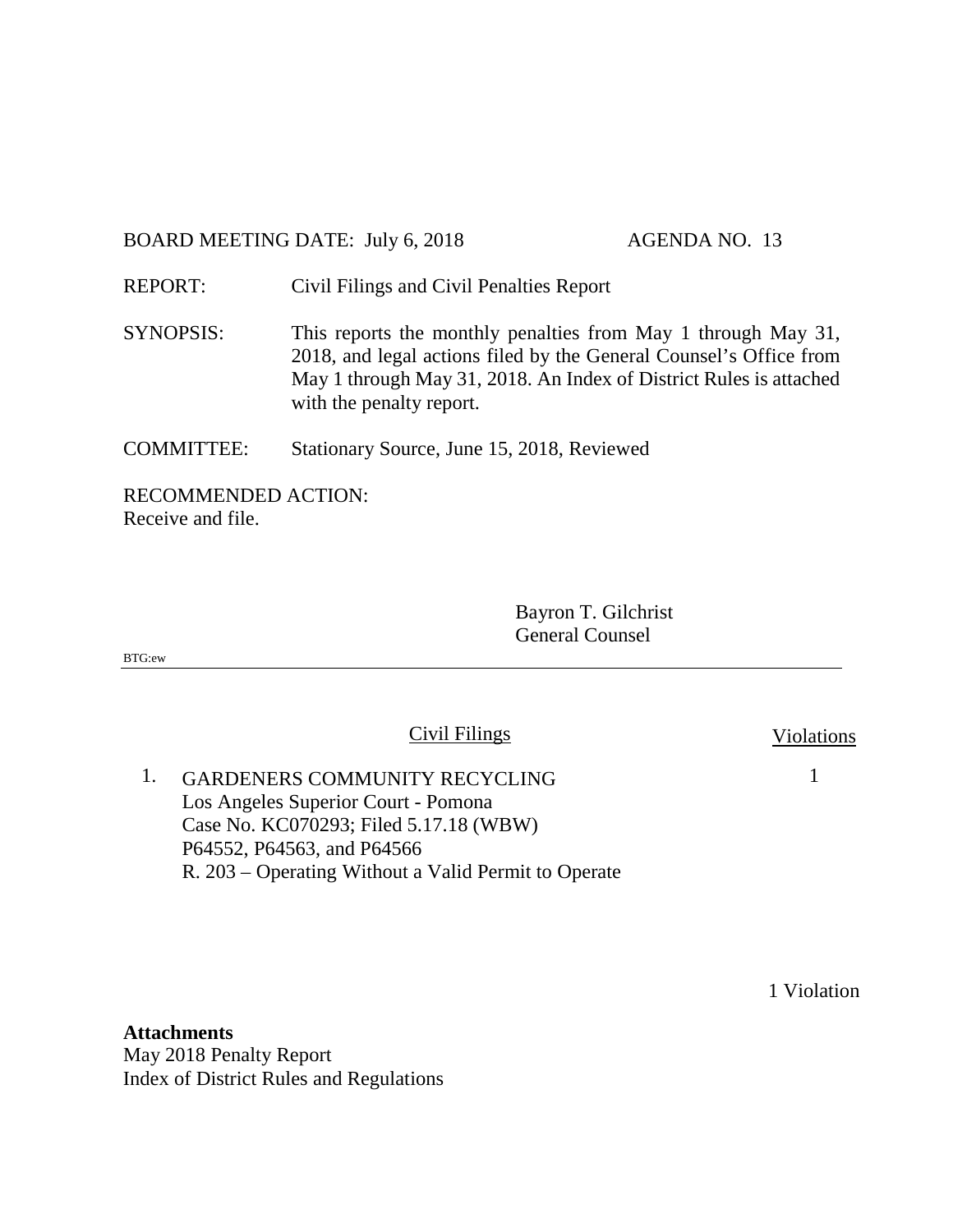### **SOUTH COAST AIR QUALITY MANAGEMENT DISTRICT General Counsel's Office**

### **May 2018 Settlement Penalty Report**

| <b>Total Penalties</b>                           |                 |
|--------------------------------------------------|-----------------|
| <b>Civil Settlements:</b>                        | \$698,950.00    |
| <b>Self-Reported Settlements:</b>                | \$2,500.00      |
| <b>MSPAP Settlements:</b>                        | \$18,900.00     |
| <b>Hearing Board Settlements:</b>                | \$32,500.00     |
| <b>Total Cash Settlements:</b>                   | \$752,850.00    |
| <b>Total SEP Value:</b>                          | \$0.00          |
| Fiscal Year through 5/2018 Cash Total:           | \$10,729,426.43 |
| Fiscal Year through 5/2018 SEP Value Only Total: | \$2,120,000.00  |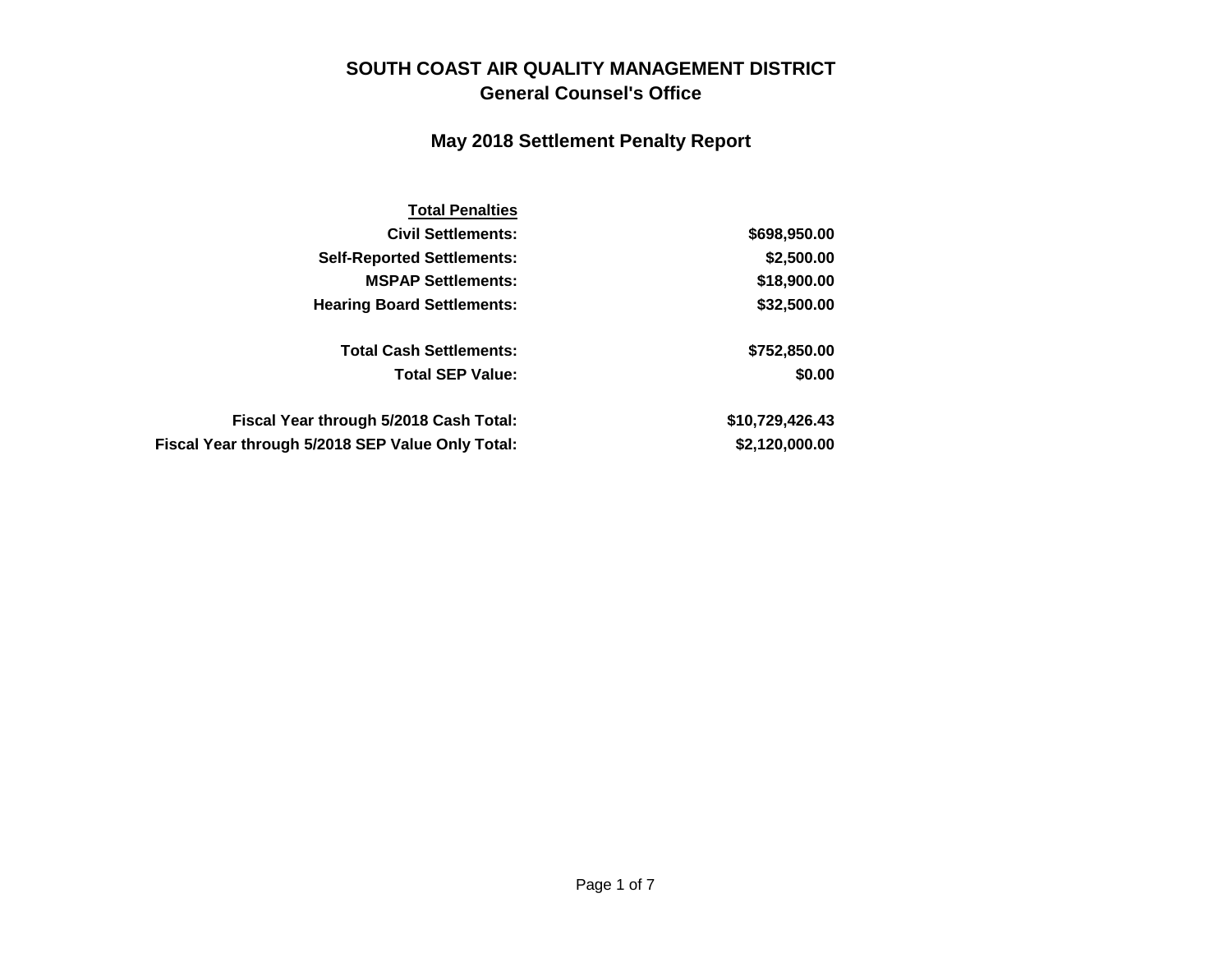| Fac ID                   | <b>Company Name</b>         | <b>Rule Number Settled Date</b>                                           |               | Init       | <b>Notice Nbr</b>                    | <b>Total Settlement</b> |
|--------------------------|-----------------------------|---------------------------------------------------------------------------|---------------|------------|--------------------------------------|-------------------------|
| <b>Civil Settlements</b> |                             |                                                                           |               |            |                                      |                         |
| 57390                    | ADVANCE TRUCK PAINTING INC  | 3002(c)(1)<br>3003                                                        | 5/11/2018     | <b>SH</b>  | P64456                               | \$750.00                |
| 179817                   | AIRPORT 76, 7-ELEVEN        | 203(a)<br>461(e)(2)<br>41960.2                                            | 5/11/2018 BST |            | P61262<br>P65725<br>P65729<br>P65748 | \$5,000.00              |
| 167066                   | ARLON GRAPHICS L.L.C.       | 2012                                                                      | 5/23/2018     | ML         | P62509                               | \$5,000.00              |
| 153992                   | <b>CANYON POWER PLANT</b>   | 2004                                                                      | 5/15/2018     | <b>SH</b>  | P60570                               | \$750.00                |
| 800030                   | CHEVRON PRODUCTS CO.        | 1173<br>2004(f)(1)<br>203(b)<br>3002(c)(1)<br>1176(e)(1)<br>1176(e)(2)(B) | 5/1/2018      | <b>NSF</b> | P58232<br>P58233<br>P58235<br>P60561 | \$43,500.00             |
| 2526                     | CHEVRON USA INC             | 3002                                                                      | 5/10/2018 NSF |            | P52628<br>P59380                     | \$5,000.00              |
| 143740                   | <b>DCOR LLC</b>             | 1173                                                                      | 5/25/2018 BST |            | P60281                               | \$3,000.00              |
| 156741                   | HARBOR COGENERATION CO, LLC | 2012(c)(3)(A)                                                             | 5/18/2018 WBW |            | P60578                               | \$5,100.00              |
| 158080                   | KARNAK CORP.                | 314                                                                       | 5/2/2018 WBW  |            | P64814                               | \$3,000.00              |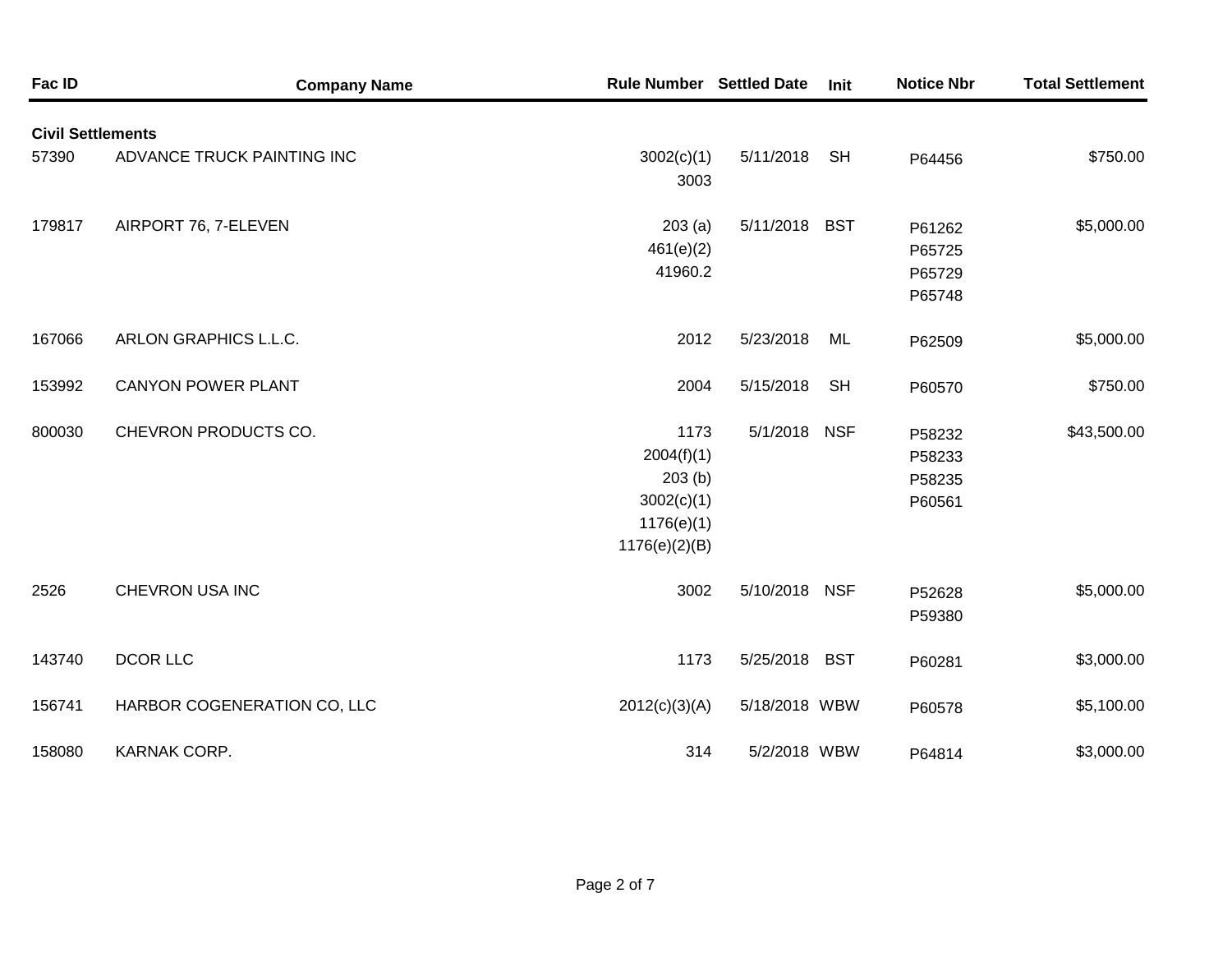| Fac ID | <b>Company Name</b>                     | <b>Rule Number Settled Date</b>                                                               |               | Init       | <b>Notice Nbr</b>                                                                                | <b>Total Settlement</b> |
|--------|-----------------------------------------|-----------------------------------------------------------------------------------------------|---------------|------------|--------------------------------------------------------------------------------------------------|-------------------------|
| 800075 | LA CITY, DWP SCATTERGOOD GENERATING STN | 2004(f)(1)<br>203(b)<br>3002(c)(1)                                                            | 5/23/2018     | <b>NSF</b> | P60560<br>P60574                                                                                 | \$10,800.00             |
| 127770 | LA CO - CAMP KILPATRICK TREATMENT PLANT | 42401                                                                                         | 5/15/2018 NSF |            | P60534                                                                                           | \$25,000.00             |
| 86790  | LA VERNE CAR WASH                       | 203(b)<br>461(c)(2)(B)                                                                        | 5/31/2018     | <b>SH</b>  | P63107                                                                                           | \$4,000.00              |
| 27704  | MILE SQUARE GOLF COURSE                 | 402<br>41700                                                                                  | 5/1/2018 NAS  |            | P63858                                                                                           | \$2,500.00              |
| 10656  | NEWPORT LAMINATES                       | 3003                                                                                          | 5/24/2018 BST |            | P63863                                                                                           | \$2,000.00              |
| 800409 | NORTHROP GRUMMAN SYSTEMS CORPORATION    | 2004                                                                                          | 5/31/2018     | <b>BST</b> | P64377                                                                                           | \$1,800.00              |
| 12182  | PARK LA BREA                            | 3002                                                                                          | 5/23/2018     | ML         | P60140                                                                                           | \$4,000.00              |
| 182451 | <b>REYES ENERGY</b>                     | 402<br>41700                                                                                  | 5/1/2018      | DH         | P65213                                                                                           | \$3,250.00              |
| 161300 | SAPA EXTRUDER, INC                      | 2004                                                                                          | 5/1/2018 WBW  |            | P65374                                                                                           | \$1,000.00              |
| 14926  | SEMPRA ENERGY (THE GAS CO)              | 2012(c)(2)(A)<br>3002(c)(1)<br>402<br>2004(f)(1)<br>2012 Appen A<br>203(b)<br>41700<br>203(a) | 5/18/2018 NSF |            | P59387<br>P59389<br>P59393<br>P59395<br>P59397<br>P60288<br>P60292<br>P60293<br>P60567<br>P60586 | \$550,000.00            |
|        |                                         | Page 3 of 7                                                                                   |               |            | P61740                                                                                           |                         |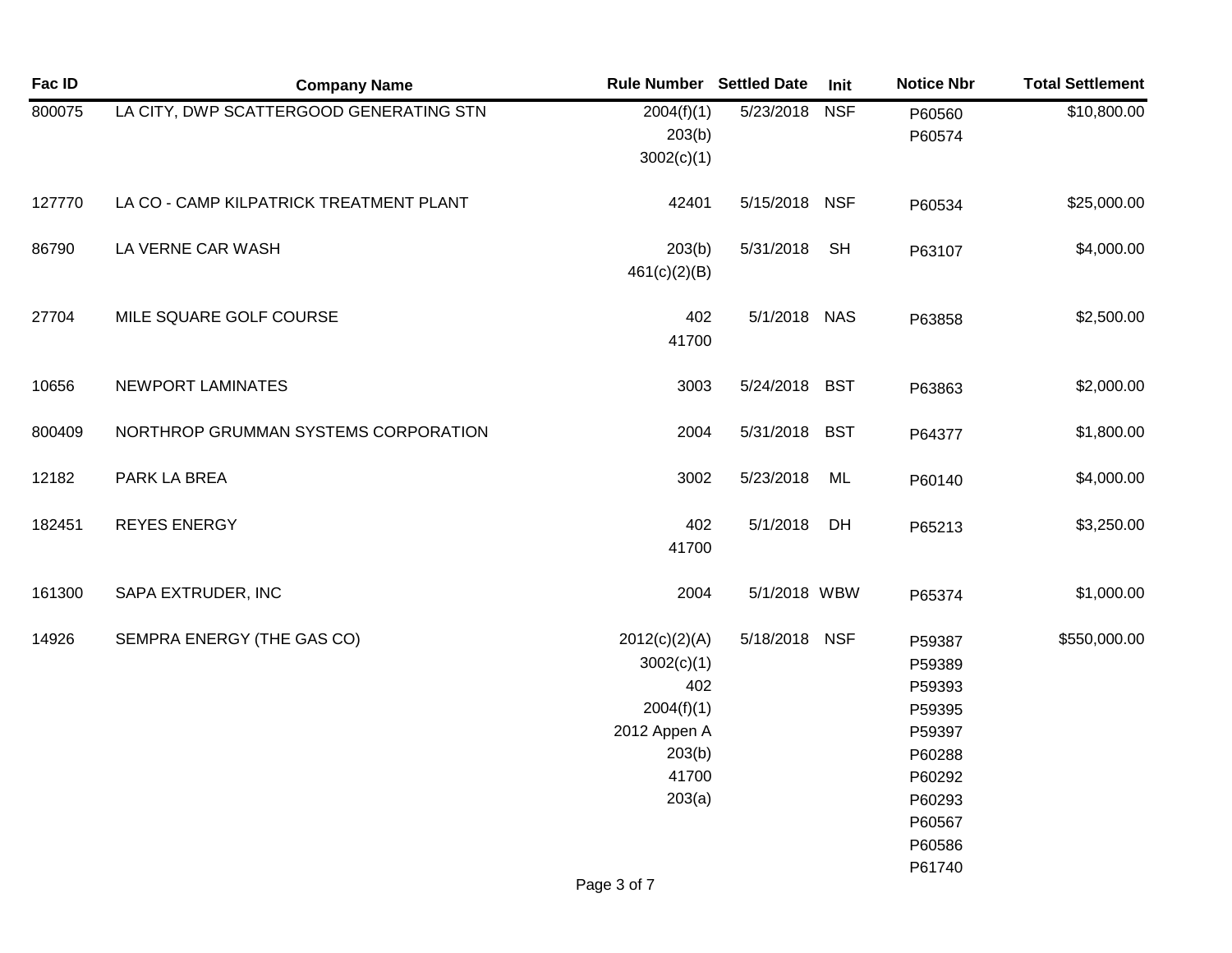| Fac ID | <b>Company Name</b>                 | <b>Rule Number Settled Date</b> |               | Init | <b>Notice Nbr</b> | <b>Total Settlement</b> |
|--------|-------------------------------------|---------------------------------|---------------|------|-------------------|-------------------------|
|        |                                     |                                 |               |      | P62953            |                         |
|        |                                     |                                 |               |      | P62959            |                         |
|        |                                     |                                 |               |      | P62964            |                         |
|        |                                     |                                 |               |      | P63256            |                         |
|        |                                     |                                 |               |      | P63258            |                         |
|        |                                     |                                 |               |      | P63259            |                         |
|        |                                     |                                 |               |      | P63260            |                         |
|        |                                     |                                 |               |      | P66502            |                         |
|        |                                     |                                 |               |      | P67701            |                         |
| 166764 | <b>SHELL</b>                        | 203(b)                          | 5/15/2018 WBW |      | P64328            | \$2,000.00              |
|        |                                     | 461(c)                          |               |      | KC070096          |                         |
| 800338 | SPECIALTY PAPER MILLS INC           | 2004                            | 5/10/2018     | ML   | P62062            | \$500.00                |
| 18931  | <b>TAMCO</b>                        | 2004(d)                         | 5/15/2018 NSF |      | P64419            | \$20,000.00             |
|        |                                     | 2011(c)(3)(A)                   |               |      |                   |                         |
|        |                                     | 2012(c)(3)(A)                   |               |      |                   |                         |
| 24450  | TREND MANOR FURNITURE MFG. CO., INC | 3002(c)(1)                      | 5/1/2018 NSF  |      | P59641            | \$1,000.00              |
|        |                                     | 3003                            |               |      | P64451            |                         |

**Total Civil Settlements: \$696,950.00**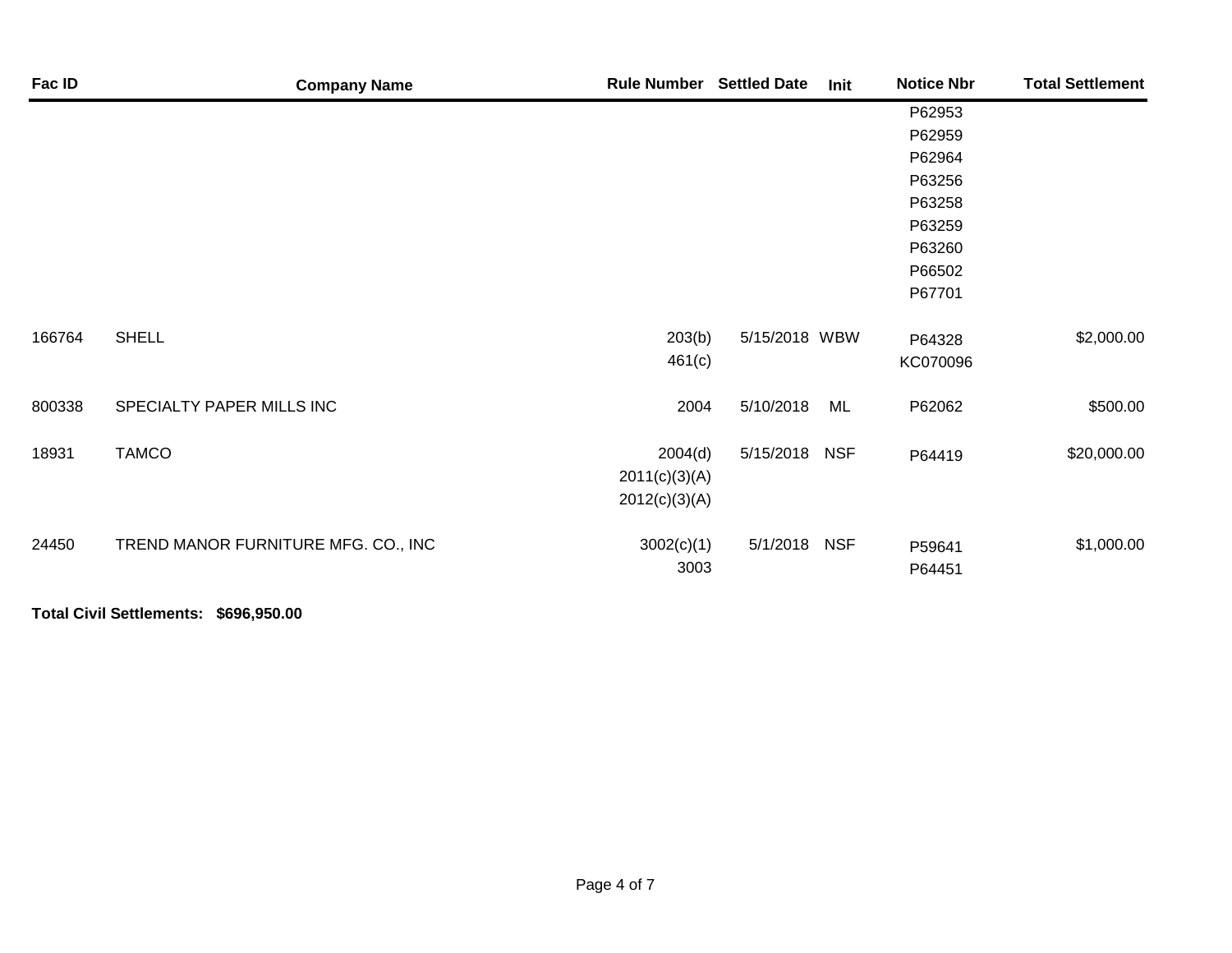| <b>Fac ID</b> | <b>Company Name</b>              | <b>Rule Number</b> | <b>Settled Date</b> | Init | <b>Notice Nbr</b> | <b>Total Settlement</b> |
|---------------|----------------------------------|--------------------|---------------------|------|-------------------|-------------------------|
|               | <b>Self-Reported Settlements</b> |                    |                     |      |                   |                         |
| 156146        | KAISER FOUNDATION HOSPITAL       | 1146               | 5/15/2018           | RFL  |                   | \$2,500.00              |

**Total Self-Reported Settlements: \$2,500.00**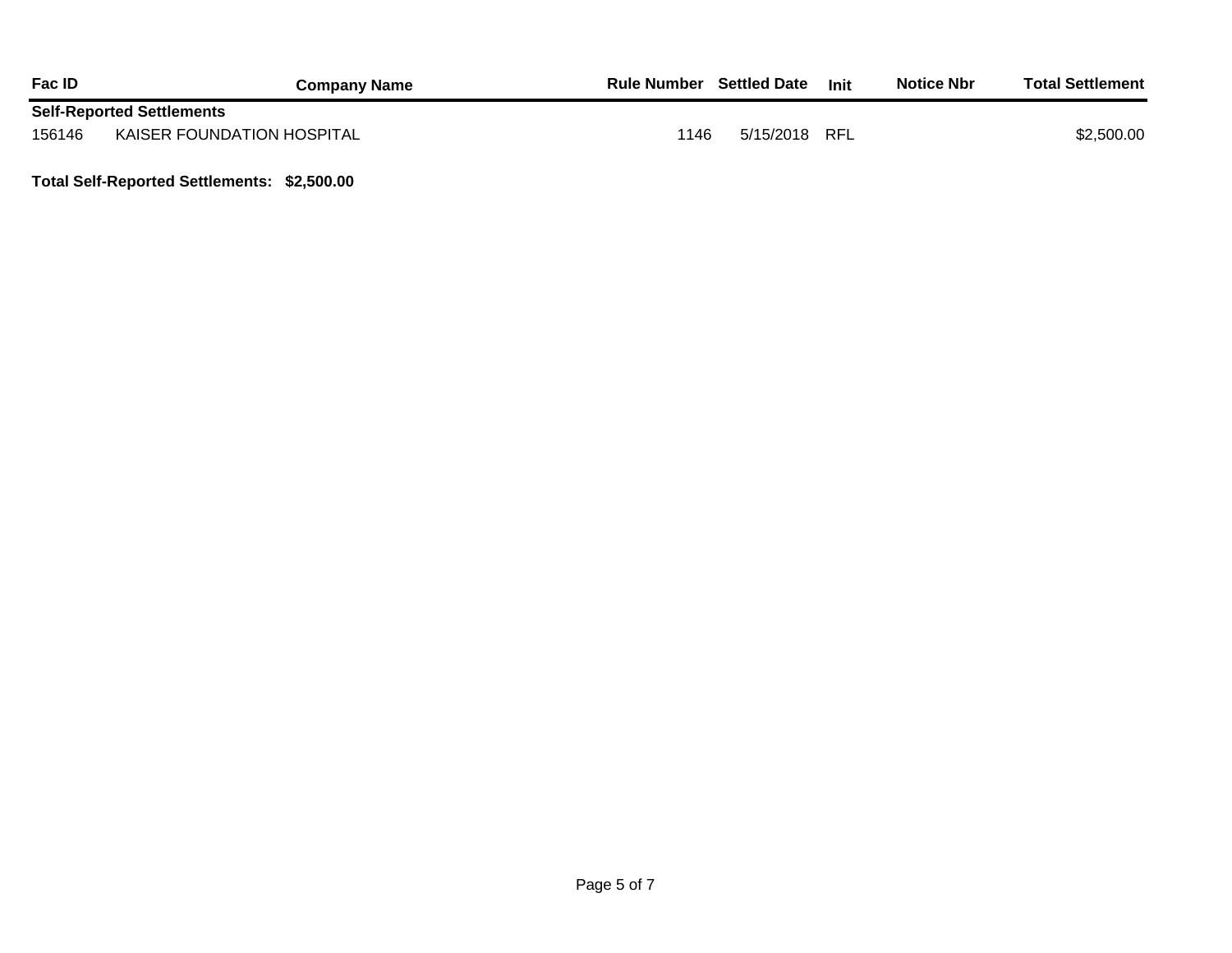| Fac ID | <b>Company Name</b>                          | <b>Rule Number</b>      | <b>Settled Date</b> | Init      | <b>Notice Nbr</b> | <b>Total Settlement</b> |
|--------|----------------------------------------------|-------------------------|---------------------|-----------|-------------------|-------------------------|
|        | <b>MSPAP Settlements</b>                     |                         |                     |           |                   |                         |
| 184940 | <b>GREYSTAR</b>                              | 403(d)(1)<br>403(d)(2)  | 5/10/2018           | GC        | P65259            | \$2,600.00              |
| 119315 | HOME DEPOT, USA INC                          | 1470<br>203(b)          | 5/10/2018           | GC        | P65557            | \$4,500.00              |
| 169463 | INSTITUTE FOR ADVANCED HEALTH, NANT HOLD     | 1415                    | 5/10/2018           | GC        | P63682            | \$600.00                |
| 155794 | LAX WHEEL REFINISHING INC                    | 201<br>203(a)<br>203(b) | 5/23/2018           | <b>TF</b> | P65256            | \$500.00                |
| 186340 | MDM CONSTRUCTION CO                          | 403(d)(2)               | 5/23/2018           | <b>TF</b> | P65056            | \$500.00                |
| 109396 | NAVIZADEH MINIMART & GAS, K & F NAVI INC     | 461(c)(2)(B)            | 5/10/2018           | <b>TF</b> | P60099            | \$500.00                |
| 181537 | <b>PDQ RENTALS</b>                           | 461(e)(2)(C)            | 5/10/2018           | <b>TF</b> | P66554            | \$700.00                |
| 122529 | SULLY MILLER CONTRACTING CO.                 | 403(d)(1)<br>403(d)(2)  | 5/23/2018           | GV        | P63916            | \$6,000.00              |
| 177862 | THE MADISON CLUB                             | 203                     | 5/10/2018           | <b>TF</b> | P63138            | \$800.00                |
| 181801 | <b>UNITED PACIFIC #5695</b>                  | 203                     | 5/3/2018            | GV        | P64980            | \$1,600.00              |
| 131433 | <b>VALLEJO MINI MARKET &amp; GAS STATION</b> | 41960.2<br>461          | 5/10/2018           | <b>TF</b> | P64991            | \$600.00                |

**Total MSPAP Settlements: \$18,900.00**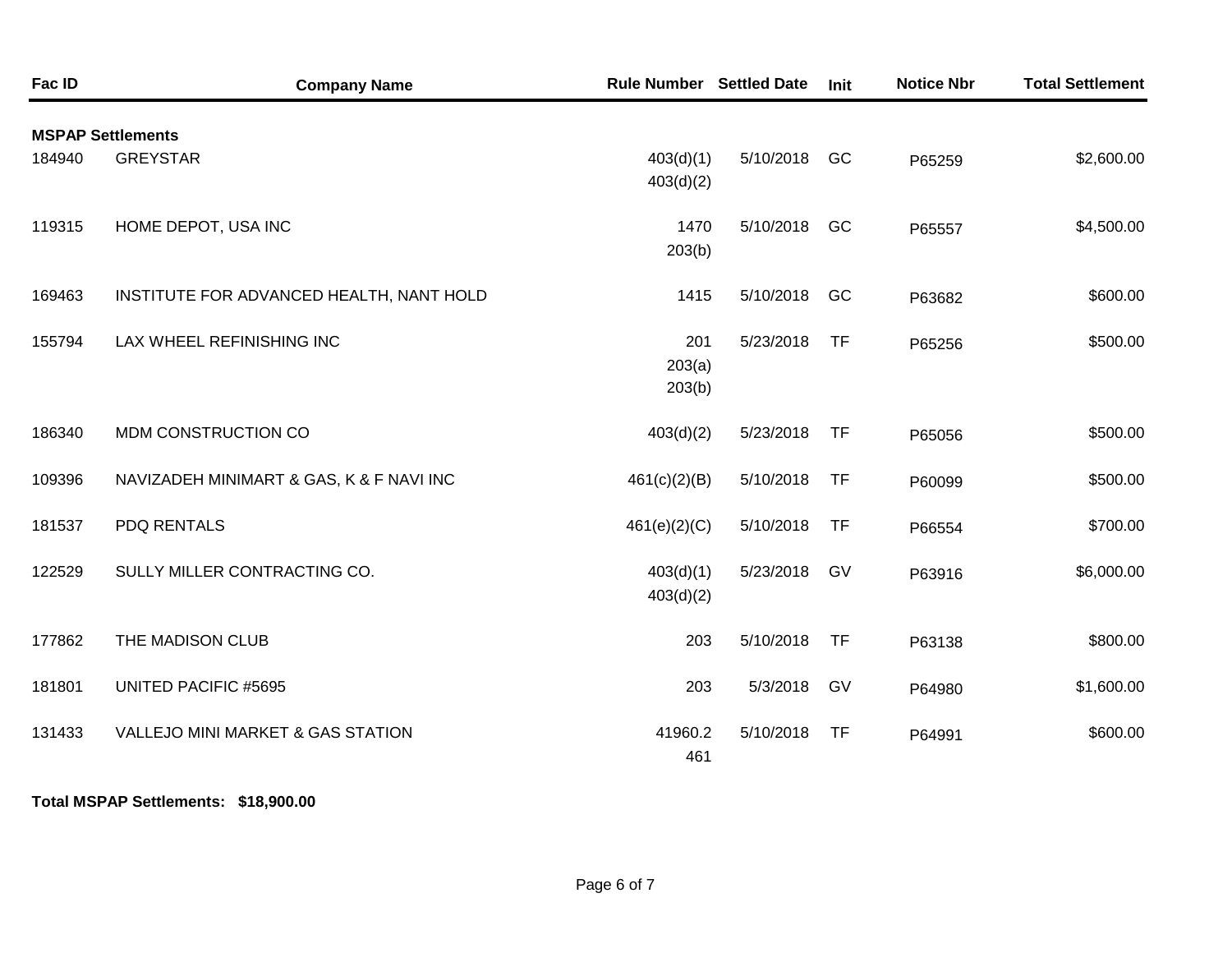| <b>Fac ID</b> | <b>Company Name</b>                   | <b>Rule Number</b> Settled Date |               | <b>Init</b> | <b>Notice Nbr</b> | <b>Total Settlement</b> |
|---------------|---------------------------------------|---------------------------------|---------------|-------------|-------------------|-------------------------|
|               | <b>Hearing Board Settlements</b>      |                                 |               |             |                   |                         |
| 160245        | GATEWAY CREMATORY, SMART CREMATION CA | 1147                            | 5/11/2018 BST |             | 6095-1            | \$32,500.00             |

**Total Hearing Board Settlements: \$32,500.00**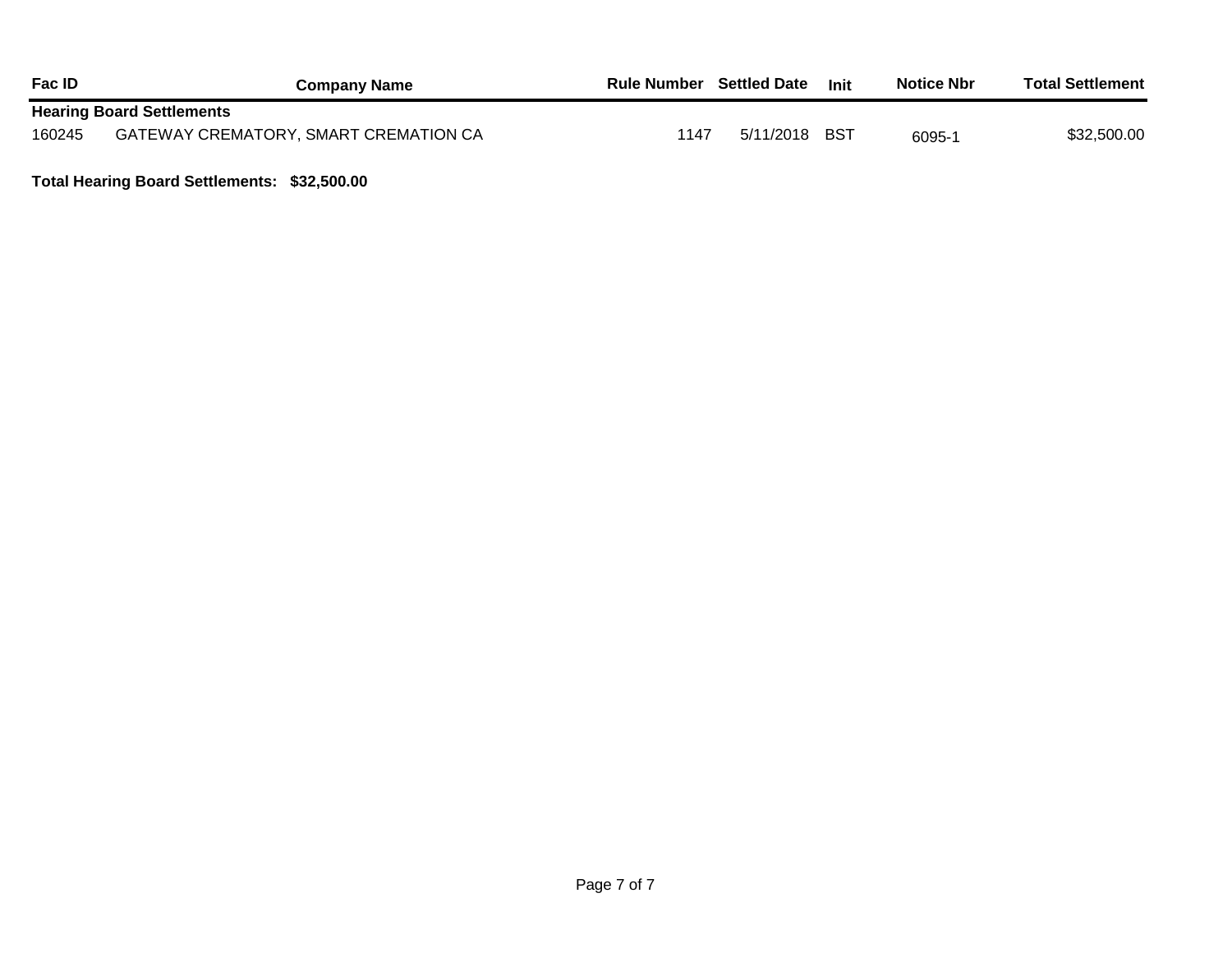### **DISTRICT'S RULES AND REGULATIONS INDEX FOR MAY 2018 PENALTY REPORT**

#### **REGULATION II - PERMITS**

List and Criteria Identifying Information Required of Applicants Seeking A Permit to Construct from the South Coast Air Quality Management District

Rule 201 Permit to Construct Rule 203 Permit to Operate

## **REGULATION III - FEES**

**Fees for Architectural Coatings** 

#### **REGULATION IV - PROHIBITIONS**

- Rule 402 Nuisance
- Rule 403 Fugitive Dust *(Pertains to solid particulate matter emitted from man-made activities.)*
- **Gasoline Transfer and Dispensing**

#### **REGULATION XI - SOURCE SPECIFIC STANDARDS**

- Rule 1146 Emissions of Oxides of Nitrogen from Industrial, Institutional and Commercial Boilers, Steam Generators, and Process Heaters
- Rule 1147 Nox Reductions From Miscellaneous Sources
- Rule 1173 Fugitive Emissions of Volatile Organic Compounds
- Rule 1176 Sumps and Wastewater Separators

#### **REGULATION XIV - TOXICS**

- Rule 1415 Reduction of Refrigerant Emissions from Stationary Refrigeration and Air Conditioning Systems
- Rule 1470 Requirements for Stationary Diesel-Fueled Internal Combustion and Other Compression Ignition Engines

#### **REGULATION XX - REGIONAL CLEAN AIR INCENTIVES MARKET (RECLAIM)**

- Rule 2004 Requirements
- Rule 2011 Requirements for Monitoring, Reporting, and Recordkeeping for Oxides of Sulfur (SO<sub>x</sub>) Emissions<br>Rule 2012 Requirements for Monitoring, Reporting, and Recordkeeping for Oxides of Nitrogen (NO<sub>x</sub>) Emissio
- Requirements for Monitoring, Reporting, and Recordkeeping for Oxides of Nitrogen ( $NO<sub>x</sub>$ ) Emissions